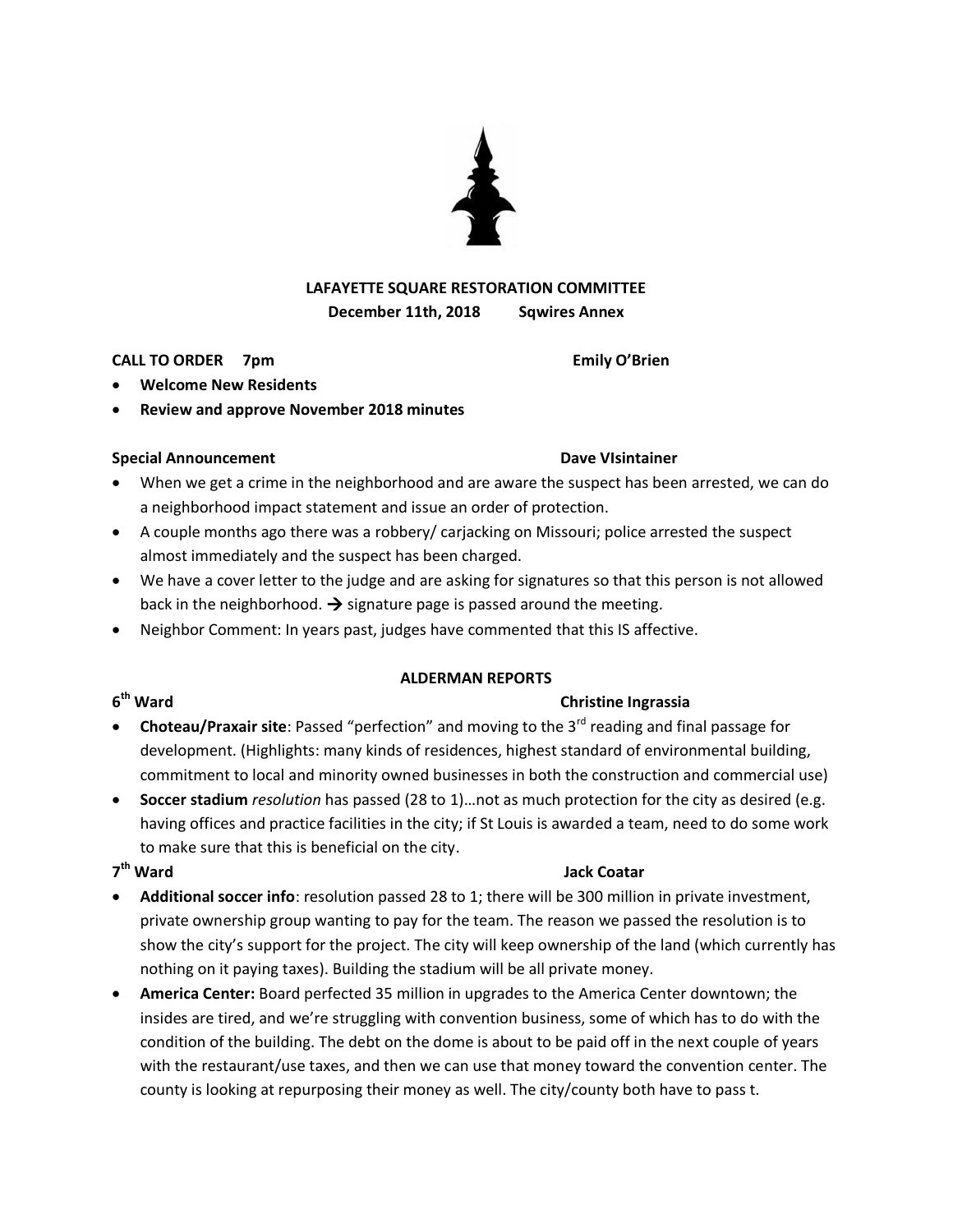- **Lafayette Park Advisory** ….new trees, keeping bathrooms open spring through fall. Parks doesn' thave the manpower to keep them open in the winter because they have a lot of seasonal employees. There has been some vandalism. Working with the Capital Improvements committee to use War Capital Funds for new projects.
- **Camera Project**—there has not been any movement on it lately.
- **New historic code** (Christine is primary sponsor, and Jack is co-sponsor) will go before the Board of Alderman *tomorrow*. Most of the changes have to do with the NW quadrant and the Praxair development. The goal is to get those through a committee hearing (housing/zoning?) and get them passed before the beginning of February; not expecting much dissention. Jack will let us know when the hearing is and if neighborhood representation is beneficial.

## **POLICE REPORT**

# **3rd District Officer Sherdon Douglas**

 November—9 crimes (down 6 from October). No robberies or assaults. 8 larcenies and 1 theft. The larcenies are package thefts off of porches. If you can have your packages delivered to work or connect with a neighbor, that's a suggestion. Other larcenies were thefts from vehicles (wallet, cell phone).

## **GUEST SPEAKER**

## **Looking Glass Designs Andrea Huegatter**

- Announced in October that we would be closing after 10 years. The reason is that the shop hasn't broken even in 4 years.
- Monthly overhead before ordering anything is between 8500-9200/month.
- Online ordering is just a fact, but supporting brick and mortar businesses pay local taxes, employ local people, connect and talk with residents, have a beneficial relationship with the restaurants, etc.
- Following the announcement, several neighbors suggested running the shop as a coop/collaborative of artist that would rent space. Rebranding as Looking Glass Local: Do Good in Your Neighborhood. The artists would keep 90% of their profit if they agreed to work 8 hours/month in the shop, which would cover overhead.
- The plan is in February is to start a collective. Spread the word on social media—like/love it, share it.
- If we want to support the business district—and the LSRC—It might be time to look at hiring someone to market our neighborhood and keep it thriving (and/or advocate for renters.)

# **NEW AND ON-GOING BUSINESS**

# **Parlor Tour/Spirited Holiday Past recap Pat Jones/Floyd Welsh**

- Great tour! Net of about \$57K. Expenses won't be more than \$7K so made about \$50K!!!
- The budget we will see tonight doesn't reflect the up-to-date income of the tour.
- We limited day-of sales to 500 tickets, sold until 2:45. Ended online sales a day early. Total paid people was 2666 plus volunteers and guests of homeowners.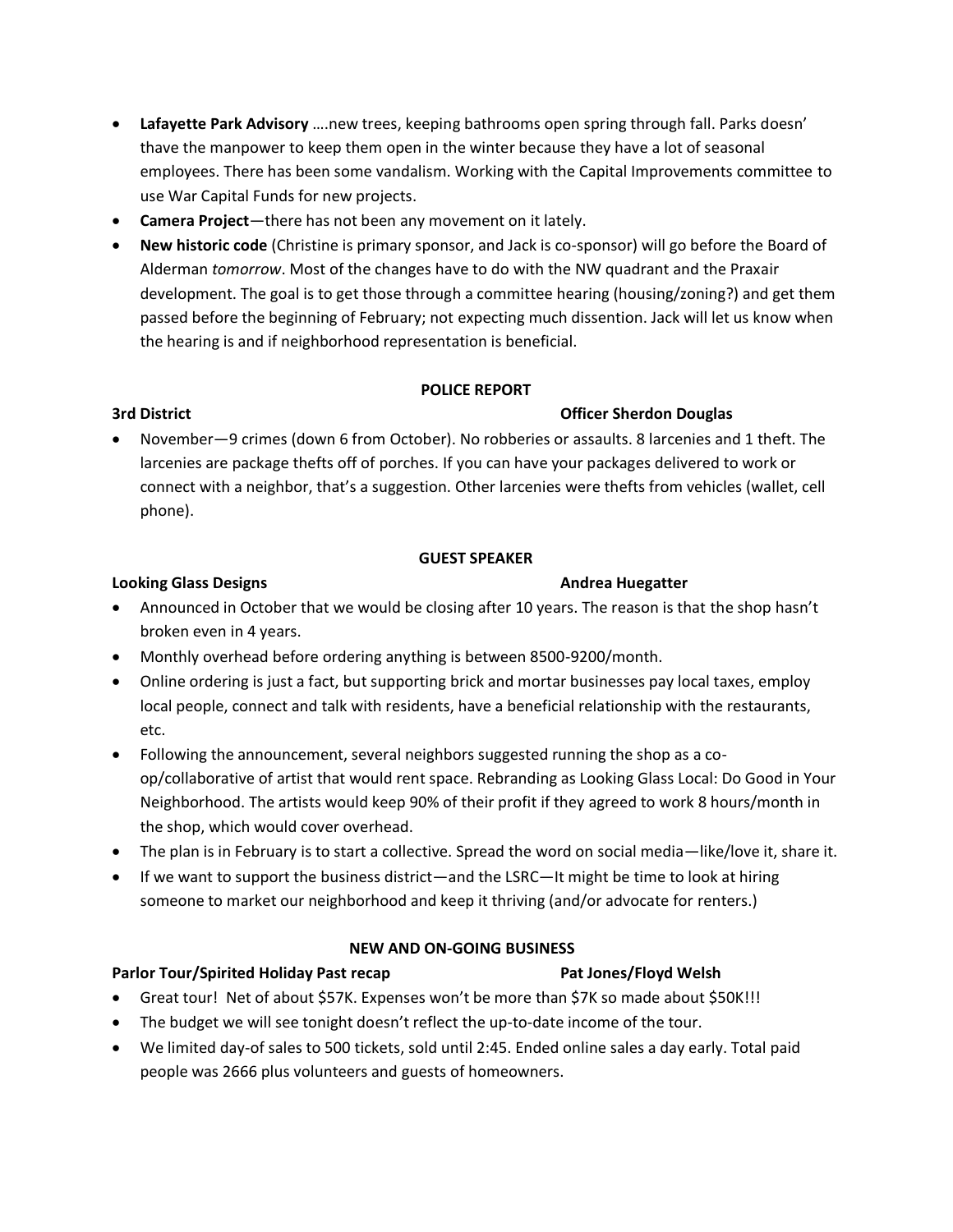- Pat took over running meetings; Floyd worked more behind-the-scenes. Plenty of room for new people on the committee!
- Spring Tour is the 50<sup>th</sup> anniversary! Will start working in January to properly plan and brand this special tour.
- Thank you to all of the volunteers!
- On December 1, there was an event called Spirits of Holiday Past, on which the McAvoys' house was one of 26 sites. The LSRC made about \$1100 with 170 people. Mike and Pat are working with Historic St Louis on representing the Square for future events.
- Regarding capping ticket sales: Last year there were about 3300 people; wait times were almost an hour, there were far too many people going through the homes, and people were unhappy that they couldn't see all the homes. So this year, we aimed for 2300 to make the entire tour more manageable for tourgoers, homeowners, and volunteers. We could improve in making the capping more known to the public, some of whom were surprised they could not buy online on Saturday.

# **Recognition committee proposal and Mike Jones**

Tabled until next month.

- Still getting hammered out. We had budgeted for \$16K...and we have \$50K from house tour!
- A lot of the budget was copied from the previous year, and we need to make sure that we reflect reality in more detail.
- Looking to clear about \$33K net income, which includes 15-16K of reserved capital improvement expense. Our oeprations will net about \$48K net income.
- The balance sheet is a little outdated from not catching recent deposits from the house tour. We are currently sitting on \$296K cash; \$145K is reserved for future expenses.

# **Murder Mystery Christina Ryan**

 $\bullet$ 

# **SAFETY REPORTS**

- Officer Douglas talked about not leaving stuff in your car; leave a blanket in yoru car to cover stuff up! ©
- Package thefts—it stinks, but that's the way it is. Cameras help, know your neighbors.
- Substation—please support the substation with donations, snacks, drinks, etc. We need to make some improvements to the  $3^{rd}$  floor for storage, the archives, etc.
- Committee meetings vary between the  $3^{rd}$  and  $4^{th}$  Tuesdays of the month; please contact John to make sure.

# **Problem Properties According to Problem Properties** Ron Taylor

We have about 12 properties; 10 residential and 2 commercial.

# **Safety John Weston**

# **2019 Budget Clark Affholder**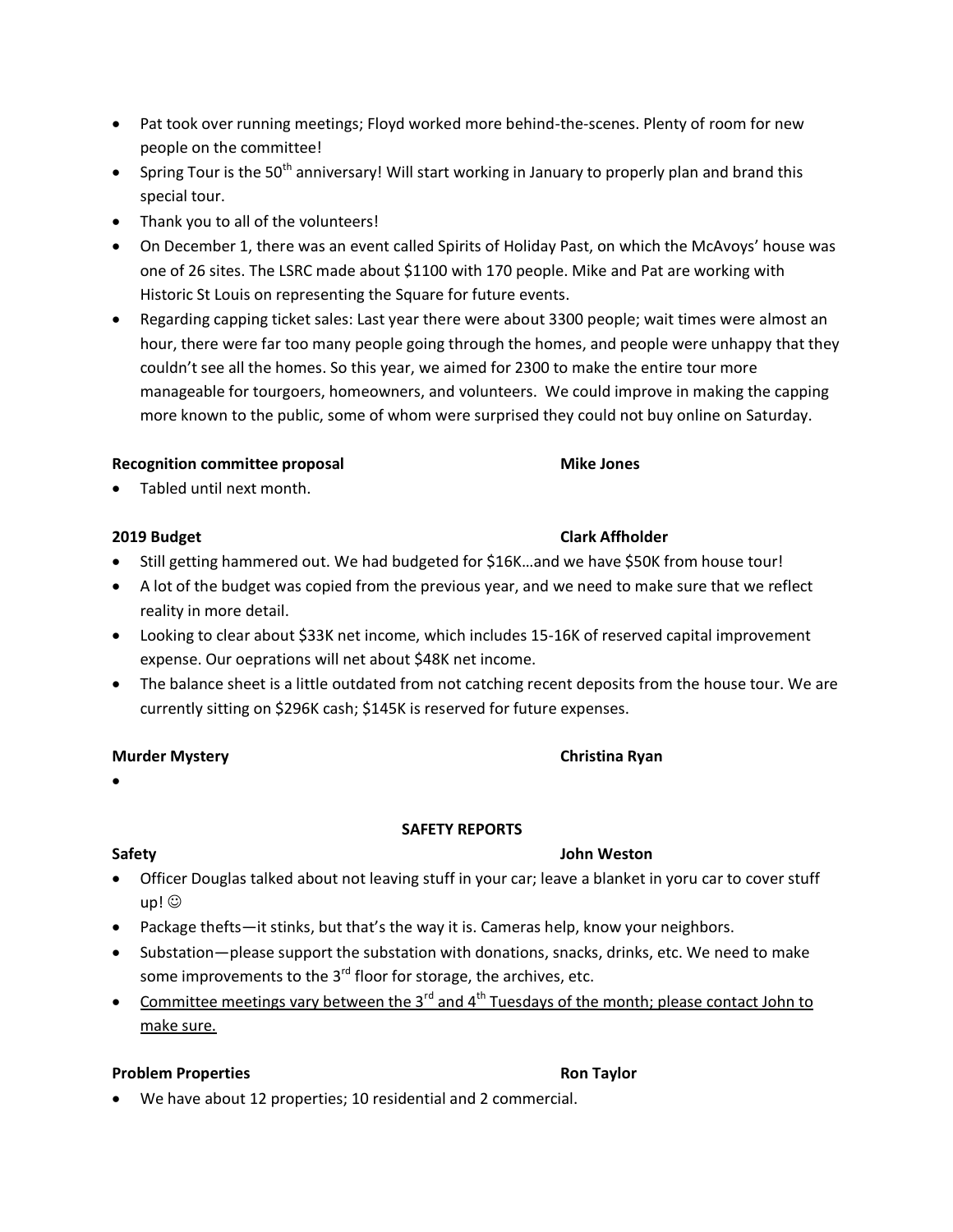- **1625-27 Carroll**: Owner is deceased, and children are taking over. Phil sent photographs and a letter detailing concerns on December 3 to the family's representation on December 3. There is a dumpster there, but there has been no progress.
- **Cobblestones between Choteau and Park**: Contractors/utilities do not replace cobblestones. We have been trying to get an agreement at the city level. Christine invited Ron to a public utilities at which the Streets Commissioner was present, who produced an excavation permit that goes out to the contractors, requiring them to restore streets to their original condition. No new agreement is necessary.
- **Beyond Mapping Decline Nuisance Properties Workshop**:25K vacant properties and only 7K have buildings. In our neighborhood we have about 20. They affect our neighborhood. There is legal help if the property is vacant, tax-delinquent, or against code.
- Ron and Don are "retiring" from the committee. Philip Penrose and David Brax are stepping up!  $\odot$
- Scientology building: They cleaned up some stuff, built new steps, knocked down the building next door…they were *supposed to* put in new windows, but they are just boarded up.
- Planters House window has been out since April.

### **Block Captains/Alleys** Glenn Eckert

- Who needs Block Captains? Hickory 2000, 2300; Park 1900, 2200; 18<sup>th</sup> St;Lafayette 2500, 1700; Nicholson Pl; Simpson; Rutger 2300
- Block Captain Meetings are quarterly and at SqWires.

### **COMMITTEE REPORTS**

LSBA Bethany Budde

• No updates.

### **Capital Improvements Community Community Community Capital Improvements** Mary Visintainer

- Moving Forward: Rutger Entry (thanks to Christine pushing it ahead)
- Hydrant got moved at end of Carroll; new sidewalk and fence on cul-de-sac

### **Membership Christina Ryan**

- 180 general/household memberships
- Membership cards are always available for anyone who would like one.
- Tax letters will be going out to those who are members at the Preservationist + levels.
- If you're wondering anything about anything in the neighborhood, and don't know who to contact, email your membership secretary and they'll put you in touch.
- If you are not getting emails, let Christina know.

### **Beautification Linda Weiner**

- No updates.
- 
- Alderpeople updated on historic code.

# **Development Phil Lamczyk/Suzanne Sessions**